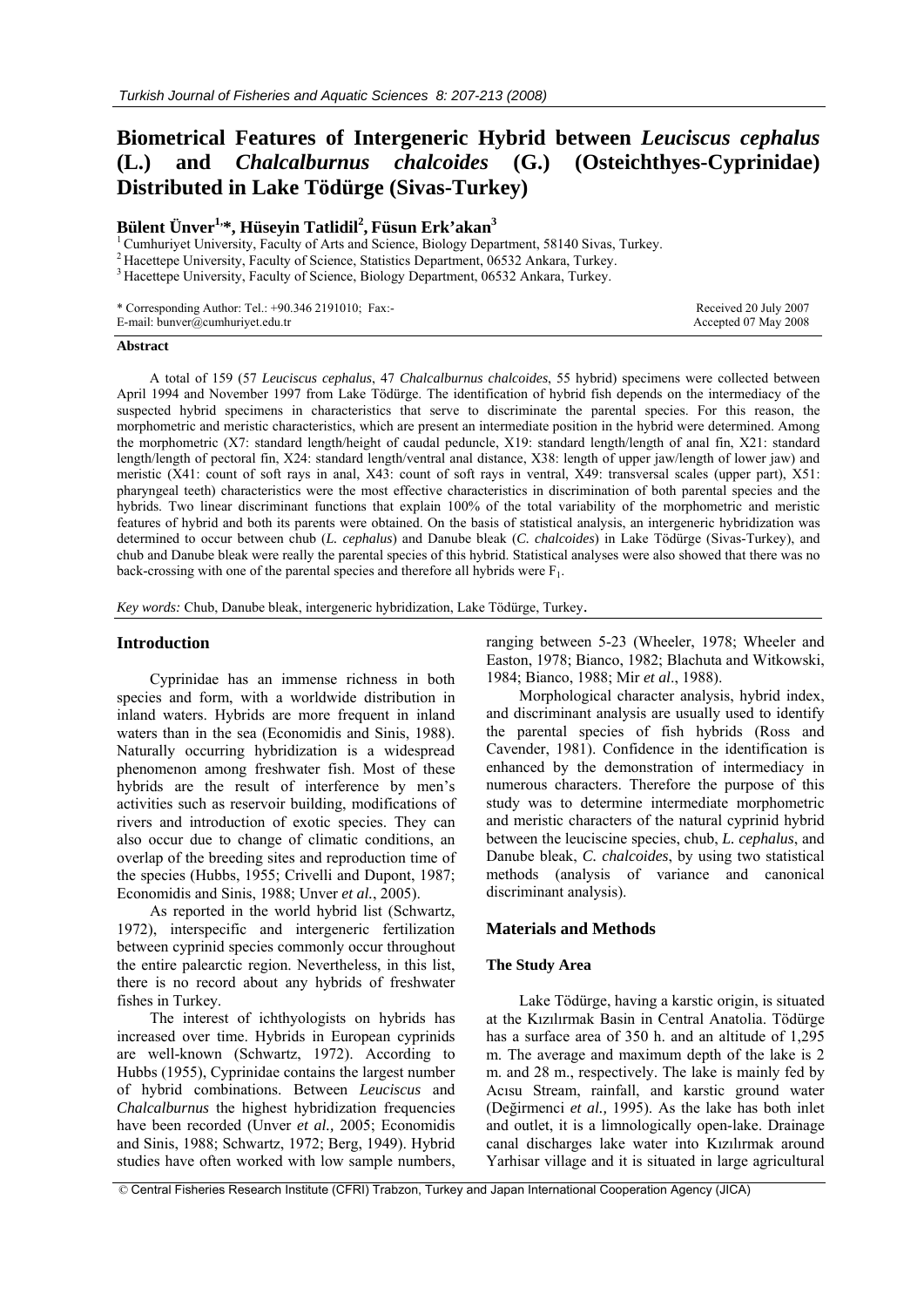areas (Figure 1). Lake Tödürge, inhabiting *Cyprinus carpio, Leuciscus cephalus, Chalcalburnus chalcoides, Chondrostoma nasus, Capoeta capoeta, Capoeta tinca*, is a typical cyprinid lake, as most of lakes in Turkey (Unver, 1998). Fishery has been carried out by cooperatives for around 20 years.

#### **Sample Collection and Analysis**

Specimens of *L. cephalus* (57 specimens) and *C. chalcoides* (47 specimens) and their hybrids (55 specimens) were collected from Lake Tödürge in Sivas, between April 1994-November 1997. Samples were caught using gill nets with mesh sizes of 15, 18, 20, 24 and 32 mm.

Major morphological characteristics of the hybrid specimens and parental species were described. In addition, 39 morphometric and 14 meristic characters were examined for each specimen. Measurements were taken to the nearest 0.1 mm with caliper. The morphometric characters were expressed as percentages of standard length and head length. For each metric and meristic features the mean, standard deviation (S.D.) and coefficient of variation (C.V.=S.D./Mean\*100 which is a measure of dispersion) were calculated. For the statistical analysis, 53 different (X1-X39 are morphometric and X40-X53 are meristic) characteristics were examined. Two statistical methods, Analysis of Variance and Canonical Discriminant Analysis, were used to show the main differences between the hybrid and parental species. In the first stage of the statistical analyses, the comparison of the means of the variables from three different samples (H: hybrid, LC: *L. cephalus*, CC: *C. chalcoides*) were considered, and ANOVA-test (One-Way Analysis of Variance or Scheffe-test) was then applied to variables (Johnson and Wichern, 2002). In the second stage, the Canonical Discriminant Analysis

was applied to 39 (X1-X39) morphometric and 13 (X40-X51, X53) meristic characteristics (variable X52 was ignored due to only 9 valid observations), by using the stepwise variable selection method (for obtaining reduced/unsaturated model) (Manly, 1986).

#### **Results**

The specimens of the hybrid had a medium sized body; maximum total length is 243 mm. The body depth and width of the hybrid were greater than both *L. cephalus* and *C. chalcoides.* Their dorsal was bluegreen and darker, the sides and ventral were whitesilvery. The body was thick and flattened laterally. The snout was partly rounded and the mouth was in sub-dorsal situation. The free margin of dorsal fin was straight, scarcely convex. The caudal fin was more forked than in *L. cephalus*; the tip of lobes was slightly rounded. The caudal peduncle was long and stout form. The free margin of anal fin was convex. There was an abdominal keel, which was scaleless between ventral and anal fins. The colour of pectoral, pelvic, anal, dorsal, and caudal fins was orange or reddish. There were black dots on the posterior of the scales. The scale of hybrid resembled the scale of *L. cephalus* (Figure 2).

The number of branched rays of anal fin, the scale number in transversal line (upper) and of vertebrae was intermediate in the hybrids. The pharyngeal teeth formula showed great variation from 2.5-5.3 to 3.5-5.3 (two specimens), 3.6-5.3, 4.5-5.3 and 2.6 (one specimen). The shape of pharyngeal teeth and arch differed from those of the parental species. The teeth had slightly hooked tips and the posterior four or five had a crenelate edge only on one side. As the pharyngeal teeth, the number and shape of rakers on the first gill arch of the hybrid had shown also great variation. The rakers were short, thick and knoblike, some of them were forked.



**Figure 1.** Lake Tödürge and the sampling sites.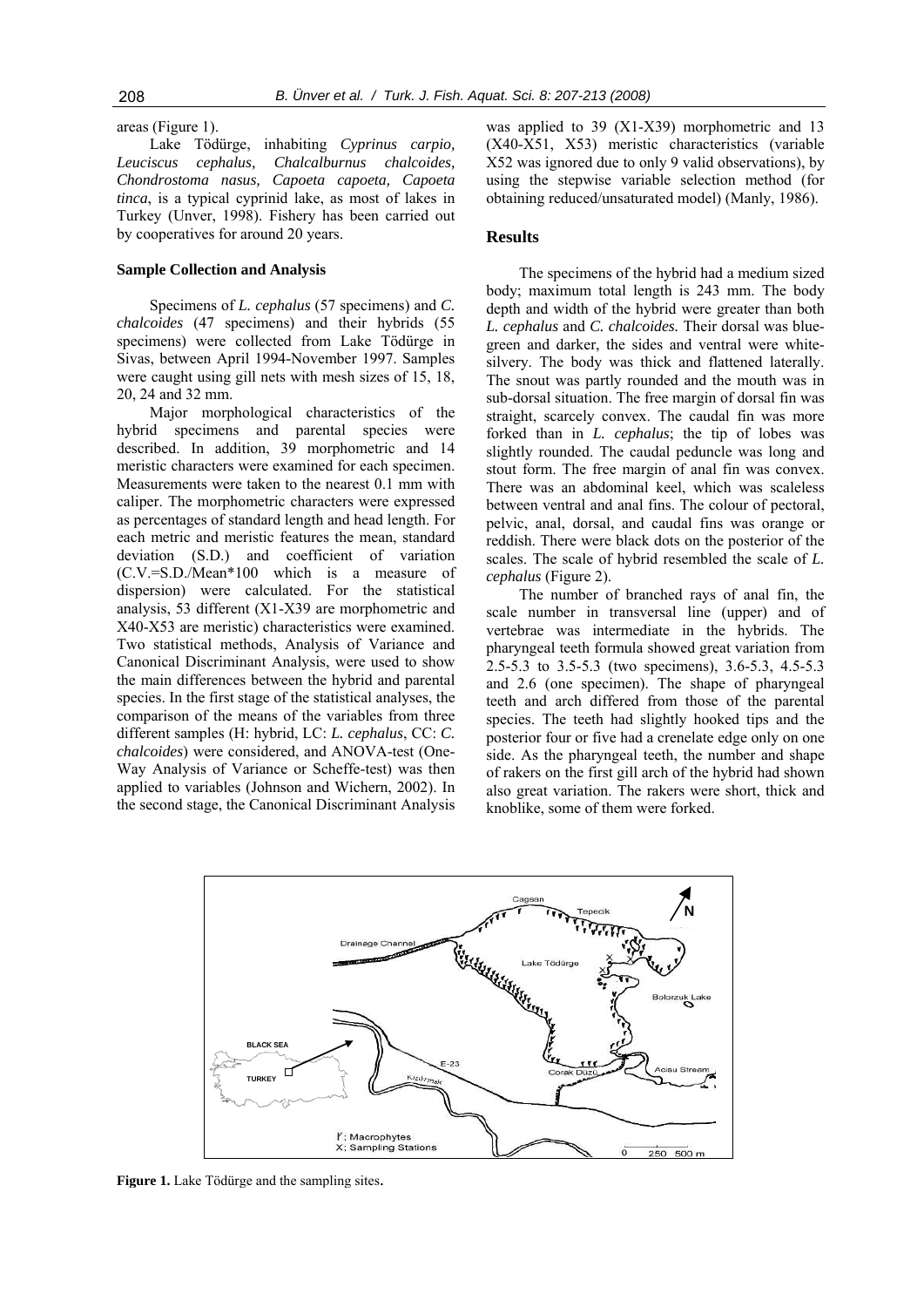

**Figure 2.** The Hybrid (in the centre) and its putative parents, *Leuciscus cephalus* (above) and *Chalcalburnus chalcoides* (below).

Some of the characters (X8, X14, X22, X40, X44-X47, and X52) were excluded from the analysis. Results of the ANOVA of the morphometric and meristic characters were presented in Table 1.

In the second stage, the canonical discriminant analysis was applied to morphometric characteristics (X1-X39) and two significant discriminant functions were calculated. Function 1 explained 93.2% of the variance, and function 2 explained only 6.8% of the variance. The standardized and unstandardized coefficients of the chosen variables (X7, X17, X19, X21, X22, X24, X27, X29, X33, and X38), and total effects of these characteristics on the calculated functions were given in Table 2.

From the unstandardized coefficients given above, the values of functions at group centroids of three samples (groups) were calculated and given in Table 3. Canonical Discriminant Function scores that were calculated from the same equations (unstandardized functions' coefficients) were given in Figure 3.

According to extracted two discriminant functions and their group centroids, the correctly classified rate of the analysis was 100%.

In the second step, the canonical discriminant analysis was also applied to meristic characteristics (X40-X51, X53) and two significant discriminant functions were derived again. Function 1 explained the 99.1% of the variance; function 2 explained only 0.9% of the variance.

The standardized and unstandardized coefficients of the chosen variables (X41, X43, X49, X50 and X51) and total effects of these characteristics on the derived functions were given in Table 4.

From the unstandardized coefficients given above, the values of functions at group centroids of three samples (groups) were calculated and given in Table 5.

Canonical discriminant functions scores

calculated from the same equations (unstandardized functions' coefficients) were given in Figure 4.

### **Discussion**

In nature, hybridization is generally not a very extensive phenomenon, it occurs accidentally when breeding sites and reproductive periods overlap (Hubbs, 1955; Stoumboudi *et al.,* 1992). Although fish species are genetically completely isolated from each other, in teleost fish and especially in cyprinids, hybridization seems very common. Most of the hybrids are inter-generic, such as *Alburnus* x *Rutilus* (Crivelli and Dupont, 1987; Blachuta and Witkowski, 1984), *Alburnus* x *Leuciscus* (Wheeler, 1978; Bianco, 1982; Witkowski and Blachuta, 1980), *Alburnus* x *Blicca* and *Alburnus* x *Abramis* (Blachuta and Witkowski, 1984), *Barbus* x *Capoeta* (Stoumboudi *et al*., 1992; Mir *et al*., 1988), *Leuciscus* x *Chalcalburnus* (Economidis and Sinis, 1988; Berg, 1949), *Leuciscus* x *Rutilus* (Wheeler and Easton, 1978), *Rutilus* x *Abramis* (Witkowski and Blachuta, 1980), and they may be either extremely fecund or completely sterile (Crivelli and Dupont, 1987). It was considered that hybridization between *L. cephalus* and *C. chalcoides* occurred due to overlapping spawning sites and reproduction periods. *L. cephalus* is rheophilous and *C. chalcoides* is limnophilous. However, both species live and feed in Lake Tödürge. They migrate only to reproduce from the lake to Acısu Stream. The spawning migration of both species begins in May and continues until the end of June (Unver, 1998). Spawning sites are small areas with clear running shallow water and gravel bottom, because both species are lithophilous (Economidis and Sinis, 1988). Because of the limited spawning sites, the possibility of gamete-mixing of the two species is considerably high. By reason of spawning of two parental species at the same time and place, it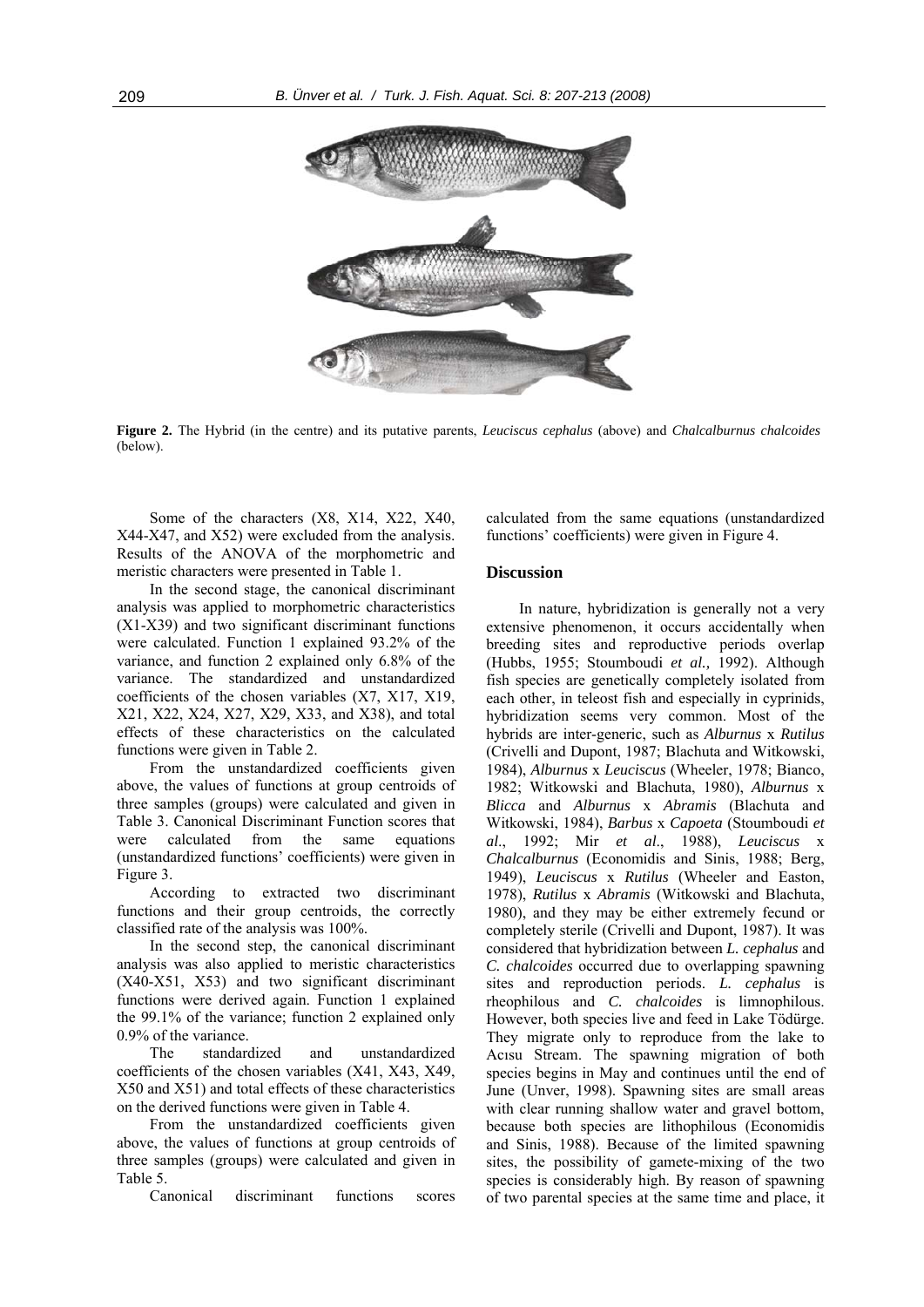is a fact that the hybrids have occurred in Lake Tödürge. According to Ross and Cavender (1981), most hybridization occurring in such habitats is probably a result of accidental union of gametes from different species spawning in close proximity. However, in order to understand clearly occurring of hybridization mechanisms, spawning behaviour of both parental species in Lake Tödürge should be strictly examined.

Recognition of the hybrids is not always straightforward. According to Wheeler  $(1978)$ , cyprinids are capable of complex interbreeding between parents and offspring, resulting in a large array of morphological characteristics that are

**Table 1.** List of the variables and summary statistics  $LC_{50}$  values (mg/L) with their fiducial limits

| Variables      | Symbols                                            | Descriptions                                    | Mean  | S.D.   | C.V.  | Sig.  |
|----------------|----------------------------------------------------|-------------------------------------------------|-------|--------|-------|-------|
| X1             | Sl/lc                                              | Standard length/Head length                     |       | 0.349  | 8.4   | 0.000 |
| X2             | sl/hc                                              | Standard length/Head height                     |       | 0.472  | 7.7   | 0.000 |
| X3             | sl/lac                                             | Standard length/Head width                      | 8.09  | 1.082  | 13.4  | 0.000 |
| X4             | $\ensuremath{\mathrm{sl}}/\ensuremath{\mathrm{H}}$ | Standard length/Maximum body height             | 4.26  | 0.315  | $7.4$ | 0.008 |
| X5             | sl/hb                                              | Standard length/Body height                     | 7.45  | 0.751  | 10.1  | 0.000 |
| X <sub>6</sub> | sl/lpc                                             | Standard length/Length of caudal peduncle       | 6.46  | 0.595  | 9.2   | 0.000 |
| X7             | sl/hcp                                             | Standard length/Heigth of caudal peduncle       | 10.16 | 1.192  | 11.7  | 0.000 |
| X8             | sl/oh                                              | Standard length/Orbital height                  | 18.53 | 3.820  | 20.6  | 0.068 |
| X9             | sl/prO                                             | Standard length/Preorbital length               | 17.54 | 3.103  | 17.7  | 0.000 |
| X10            | sl/poO                                             | Standard length/Postorbital length              | 8.14  | 1.008  | 12.4  | 0.000 |
| X11            | $s$ l/io                                           | Standard length/Interorbital distance           | 11.95 | 2.030  | 17.0  | 0.000 |
| X12            | sl/lmx                                             | Standard length/Length of upper jaw             | 13.44 | 2.427  | 18.1  | 0.000 |
| X13            | sl/lmd                                             | Standard length/Length of lower jaw             | 13.52 | 2.974  | 22.0  | 0.000 |
| X14            | sl/pD                                              | Standard length/Predorsal length                | 1.83  | 0.053  | 2.9   | 0.114 |
| X15            | sl/poD                                             | Standard length/Postdorsal length               | 3.04  | 0.180  | 5.9   | 0.001 |
| X16            | sl/hD                                              | Standard length/Height of dorsal fin            | 0.76  | 0.101  | 13.3  | 0.000 |
| X17            | sl/1D                                              | Standard length/Length of dorsal fin            | 1.16  | 0.140  | 12.0  | 0.000 |
| X18            | sl/hA                                              | Standard length/Height of anal fin              | 0.92  | 0.089  | 9.6   | 0.000 |
| X19            | sl/lA                                              | Standard length/Length of anal fin              | 1.02  | 0.313  | 30.7  | 0.000 |
| X20            | sl/lC                                              | Standard length/Length of caudal fin            | 3.91  | 0.264  | 6.7   | 0.000 |
| X21            | sl/IP                                              | Standard length/Length of pectoral fin          | 5.73  | 0.391  | 6.8   | 0.000 |
| X22            | sl/lV                                              | Standard length/Length of ventral fin           | 7.12  | 0.391  | 5.5   | 0.419 |
| X23            | $sl/P-V$                                           | Standard length/Pectoventral distance           | 3.66  | 0.230  | 6.3   | 0.012 |
| X24            | sl/V-M                                             | Standard length/Ventral anal distance           | 4.94  | 0.381  | 7.7   | 0.000 |
| X25            | $\mathrm{s}$ l/PV                                  | Standard length/Preventral distance             | 1.94  | 0.092  | 4.8   | 0.000 |
| X26            | sl/PA                                              | Standard length/Preanal distance                | 1.39  | 0.055  | 4.0   | 0.000 |
| X27            | lc/hc                                              | Head length/Head height                         | 1.48  | 0.072  | 4.9   | 0.003 |
| X28            | lc/lac                                             | Head length/Head width                          | 1.94  | 0.138  | 7.1   | 0.000 |
| X29            | lc/oh                                              | Head length/Orbital height                      | 4.46  | 0.798  | 17.9  | 0.000 |
| X30            | lc/prO                                             | Head length/Preorbital length                   | 4.21  | 0.489  | 11.8  | 0.004 |
| X31            | lc/poO                                             | Head length/Postorbital length                  | 1.96  | 0.114  | 5.8   | 0.000 |
| X32            | lc/io                                              | Head length/Interorbital distance               | 2.87  | 0.295  | 10.3  | 0.000 |
| X33            | lc/lmx                                             | Head length/Length of upper jaw                 | 3.22  | 0.379  | 11.7  | 0.000 |
| X34            | lc/lmd                                             | Head length/Length of lower jaw                 | 3.30  | 0.846  | 25.7  | 0.000 |
| X35            | Hc/lac                                             | Head height/Head width                          | 1.32  | 0.098  | 7.4   | 0.000 |
| X36            | H/hb                                               | Maximum body height/Body height                 | 1.76  | 0.147  | 8.3   | 0.000 |
| X37            | lpc/hcp                                            | L. of caudal peduncle/Heigth of caudal peduncle | 1.58  | 0.165  | 10.5  | 0.000 |
| X38            | lmx/lmd                                            | Length of upper jaw/Length of lower jaw         | 1.04  | 0.305  | 29.3  | 0.000 |
| X39            | pD/poD                                             | Predorsal length/Postdorsal length              | 1.66  | 0.107  | 6.4   | 0.000 |
| X40            | Db                                                 | Count of soft rays in D                         | 8.00  | 0.236  | 2.9   | 0.069 |
| X41            | Ab                                                 | Count of soft rays in A                         | 10.70 | 2.357  | 22.0  | 0.000 |
| X42            | Pb                                                 | Count of soft rays in P                         | 14.60 | 0.804  | 5.5   | 0.000 |
| X43            | Vb                                                 | Count of soft rays in V                         | 8.26  | 0.579  | 7.0   | 0.000 |
| X44            | Du                                                 | Count of hard rays in D                         | 3.01  | 0.166  | 5.5   | 0.355 |
| X45            | Au                                                 | Count of hard rays in A                         | 2.99  | 0.083  | 2.8   | 0.355 |
| X46            | Pu                                                 | Count of hard rays in P                         | 1.00  |        |       |       |
| X47            | Vu                                                 | Count of hard rays in V                         | 1.99  | 0.083  | 4.2   | 0.423 |
| X48            | L.lat                                              | Ligne lateral                                   | 52.72 | 11.764 | 22.3  | 0.000 |
| X49            | Upper part                                         | Transversal scales (upper part)                 | 8.93  | 1.689  | 18.9  | 0.000 |
| X50            | Lower part                                         | Transversal scales (lower part)                 | 3.75  | 0.676  | 18.0  | 0.000 |
| X51            | Ft                                                 | Pharyngeal teeth                                | 17.32 | 6.904  | 39.8  | 0.000 |
| X52            | Gr                                                 | Gill rakers on the first arch                   | 42.22 | 0.441  | 1.0   | 1.000 |
| X53            | vertebra                                           | Count of vertebra                               | 40.37 | 1.749  | 4.3   | 0.000 |

S.D. :Standard deviation, C.V. : Coefficient of variation, Sig. : Significancy.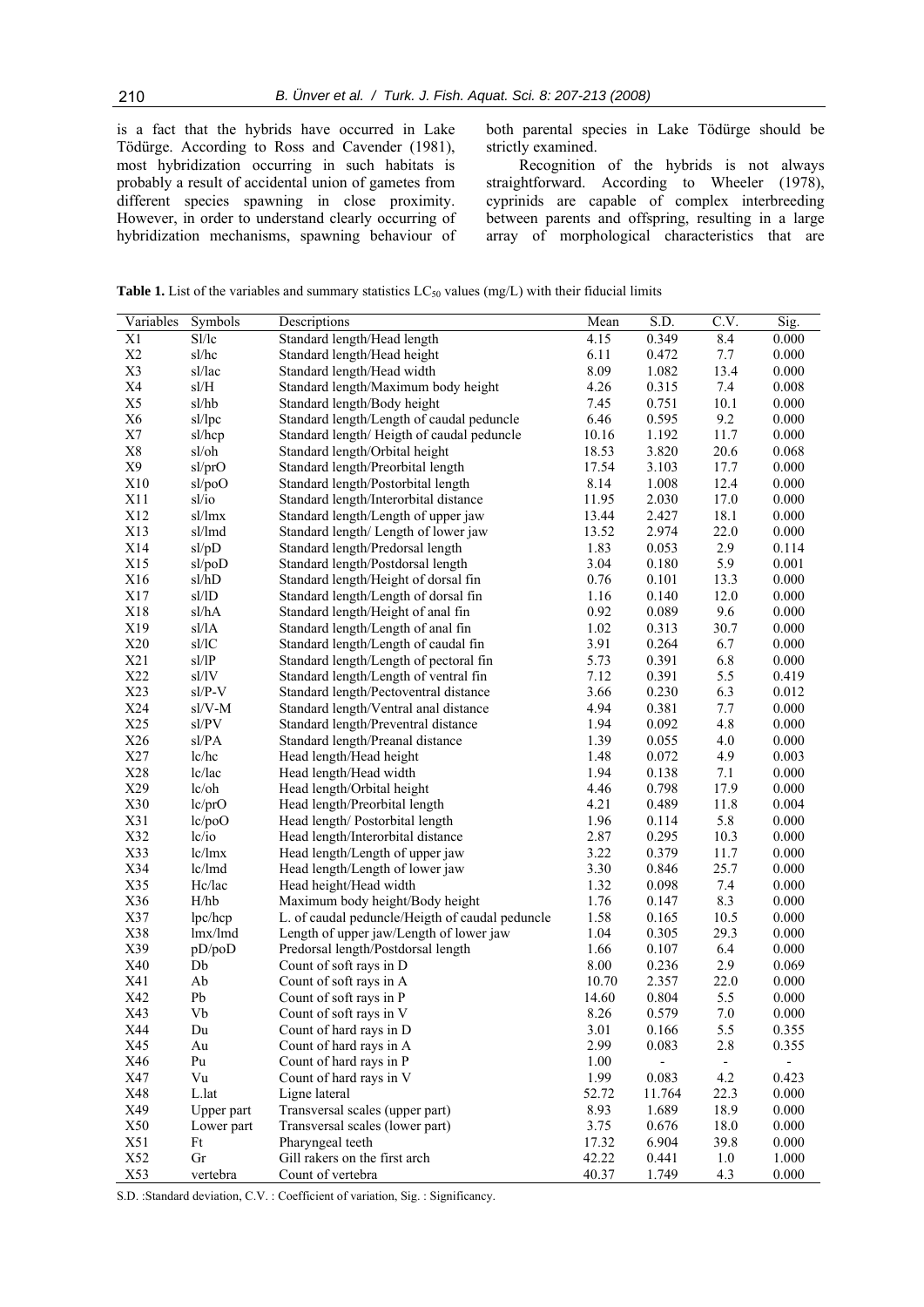|           | <b>Standardized Functions</b> |                          |                  |           | Unstandardized Functions |
|-----------|-------------------------------|--------------------------|------------------|-----------|--------------------------|
| Variables |                               | ↑                        | Total Effect (%) |           | 2                        |
| X7        | $-0.655$                      | 0.490                    | 15.83            | $-0.930$  | 0.695                    |
| X17       | $-0.212$                      | 0.334                    | 5.35             | $-2.782$  | 4.391                    |
| X19       | 1.090                         | $-0.075$                 | 25.41            | 14.157    | $-0.972$                 |
| X21       | 0.415                         | $-0.720$                 | 10.56            | 1.408     | $-2.446$                 |
| X22       | $-0.195$                      | 0.631                    | 5.33             | $-0.574$  | 1.854                    |
| X24       | 0.386                         | 0.152                    | 9.15             | 1.140     | 0.448                    |
| X27       | $-0.132$                      | $-0.349$                 | 3.51             | $-1.885$  | $-4.973$                 |
| X29       | $-0.161$                      | $-0.966$                 | 4.97             | $-0.235$  | $-1.413$                 |
| X33       | 0.248                         | 0.758                    | 6.72             | 0.933     | 2.851                    |
| X38       | 0.519                         | 0.868                    | 13.17            | 4.734     | 7.918                    |
| Constant  | $\overline{\phantom{0}}$      | $\overline{\phantom{0}}$ | 100.00           | $-15.754$ | $-16.685$                |

**Table 2.** Canonical Discriminant Functions' coefficients (Variables: X7, X17, X19, X21, X22, X24, X27, X29, X33, X38)

**Table 3.** Functions at group centroids

|                | <b>Functions</b> |          |  |
|----------------|------------------|----------|--|
| Groups<br>CC   |                  |          |  |
|                | $-6.779$         | 1.466    |  |
| <b>TT</b><br>п | $-2.187$         | $-2.561$ |  |
| LC             | 7.252            | 0.599    |  |



Function 1

Figure 3. Canonical Discriminant Function scores of the observations (\*; group centroids, o; LC,  $\bullet$ ; H, □; CC).

**Table 4.** Canonical Discriminant Functions' coefficients (Variables:X41, X43, X49, X50, X51)

| Variables | <b>Standardized Functions</b> |          |                  | <b>Unstandardized Functions</b> |           |  |
|-----------|-------------------------------|----------|------------------|---------------------------------|-----------|--|
|           |                               |          | Total Effect (%) |                                 |           |  |
| X41       | 0.665                         | $-0.173$ | 21.90            | 1.214                           | 0.317     |  |
| X43       | 0.569                         | 0.400    | 18.84            | 1.169                           | 0.822     |  |
| X49       | 0.697                         | 0.638    | 23.12            | 2.608                           | 2.387     |  |
| X50       | $-0.180$                      | 0.661    | 6.15             | $-0.552$                        | 2,023     |  |
| X51       | 0.906                         | $-0.589$ | 29.99            | 1.196                           | $-0.778$  |  |
| Constant  |                               |          | 100.00           | $-63.823$                       | $-26.807$ |  |

**Table 5.** Functions at group centroids

|                        | <b>Functions</b> |          |  |
|------------------------|------------------|----------|--|
| Groups                 |                  |          |  |
| -                      | $-3.019$         | 1.855    |  |
| LC                     | $-18.510$        | $-1.485$ |  |
| $\overline{\text{cc}}$ | 20.282           | $-0.889$ |  |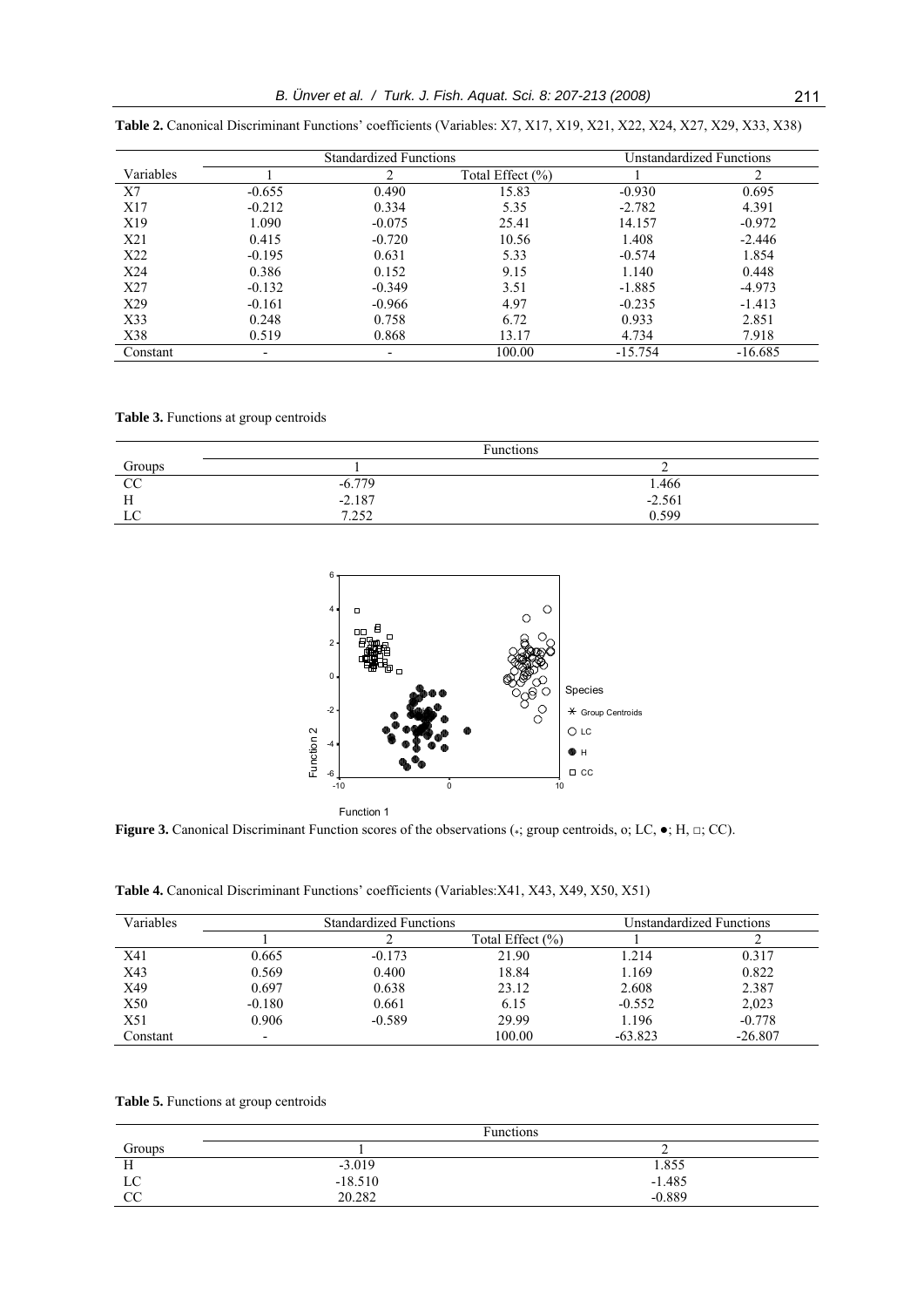

**Figure 4.** Canonical Discriminant Function scores of the observations ( $\Box$ : group centroids,  $\ast$ : LC, o: H,  $\Box$ : CC).

continuous between those of the parental species. In such cases, positive identification of the hybrid may be difficult (Stoumboudi *et al*., 1992). Although the hybrid externally resembled *L. cephalus*, many morphological, metric and meristic features were intermediate between *L. cephalus* and *C. chalcoides*  (Figure 2). Body colour, pigmentation of peritoneum, mouth form, shape of anal, dorsal and caudal fins, head length, length and depth of caudal peduncle, branched rays of anal fin, scale number in transversal line (upper) and vertebrae number, pharyngeal teeth and arch form, number and shape of gill rakers were significantly different from the parental species.

The discriminant analysis based on almost all the morphometric and meristic characteristics, established very clearly the identity of both parental species of this hybrid. Approximately 159 observations (individuals) were considered and for statistical investigation, 53 different characteristics (39 morphometric and 14 meristic) were taken into account. In the first stage of the statistical analyses, from the comparison of the group means of the variables, it was found that except X8, X14, X22, X40, X44-X47, and X53 the differences between the three group means of 44 variables were statistically significant ( $P \le 0.05$ ). In the second stage, for distinguishing the observations of three groups (samples), the canonical discriminant functions analysis was applied both to 39 metric and 14 meristic variables (due to parsimony rule, to decrease the number of the variables of functions, the stepwise discriminant functions analysis was applied).

In the discriminant analysis, individuals of the hybrid were dispersed tightly around the centre of gravity (Figure 3 and 4), which may indicate that no back-crossing with either of the parental species could be identified. Thus, all the hybrids may belong to  $F_1$ generation. No  $F_2$  hybrid could be detected in the discriminant analysis. Similarly, Crivelli and Dupont (1987) have stated that back-crossing was not observed in *Alburnus alburnus* x *Rutilus rubilio* hybrids when the discriminant analysis was performed and therefore all hybrids were  $F_1$ . As a result, in the first step of the discriminant analysis, 10

metric characteristics X7, X17, X19, X21, X22, X24, X27, X29, X33, and X38 were chosen. Among these, standard length/heigth of caudal peduncle (X7), standard length/length of anal fin (X19), standard length/length of pectoral fin (X21), standard length/ventral anal distance (X24), and length of upper jaw/length of lower jaw (X38) were the most effective characteristics in discrimination of both parental species and the hybrids.

In the second step of the discriminant analysis, 5 meristic variables (X41, X43, X49, X50, and X51) were chosen as significant characteristics. Some of these characteristics [count of soft rays in anal and ventral fin (X41, X43), transversal scales numberupper part (X49) and count of pharyngeal teeth (X51)] were the most effective ones in discriminating the hybrid and both parental species. According to Crivelli and Dupont (1987), two axes explain 99.9% of the total variability of the hybrid and of both of its parental species. The most important contributors to axis 1 were dorsal and anal base length, eye diameter; on axis 2, they were the smallest body depth, head length, caudal fin length and eye diameter (Figure 4). Therefore, the discriminant analysis clearly indicated that *L. cephalus* and *C. chalcoides* were really the parental species of this hybrid in Lake Tödürge. It also showed that, among all the hybrid specimens found, there was no back-crossing with one either of the parental species and that all hybrids were  $F_1$ generation.

#### **References**

- Berg, L.S. 1949. Freshwater Fishes of the U.S.S.R. and Adjacent Countries. Volume 2. Acad. of Sci. of the U.S.S.R. (Translated from Russian, Israel Program for Scientific Translations, Jerusalem-1964), 496 pp.
- Bianco, P.G. 1982. Hybridization between *Alburnus albidus* (C.) and *Leuciscus cephalus cabeda* R. in Italy. J. Fish Biol., 21: 593-603.
- Bianco, P.G. 1988. *Leuciscus cephalus* (Linnaeus), with records of fingerling adult males, *Leuciscus pleurobipunctatus* (Stephanidis) and their hybrids from western Grecee. J. Fish Biol., 32: 1-16.
- Blachuta, J. and Witkowski, A. 1984. Natural hybrids